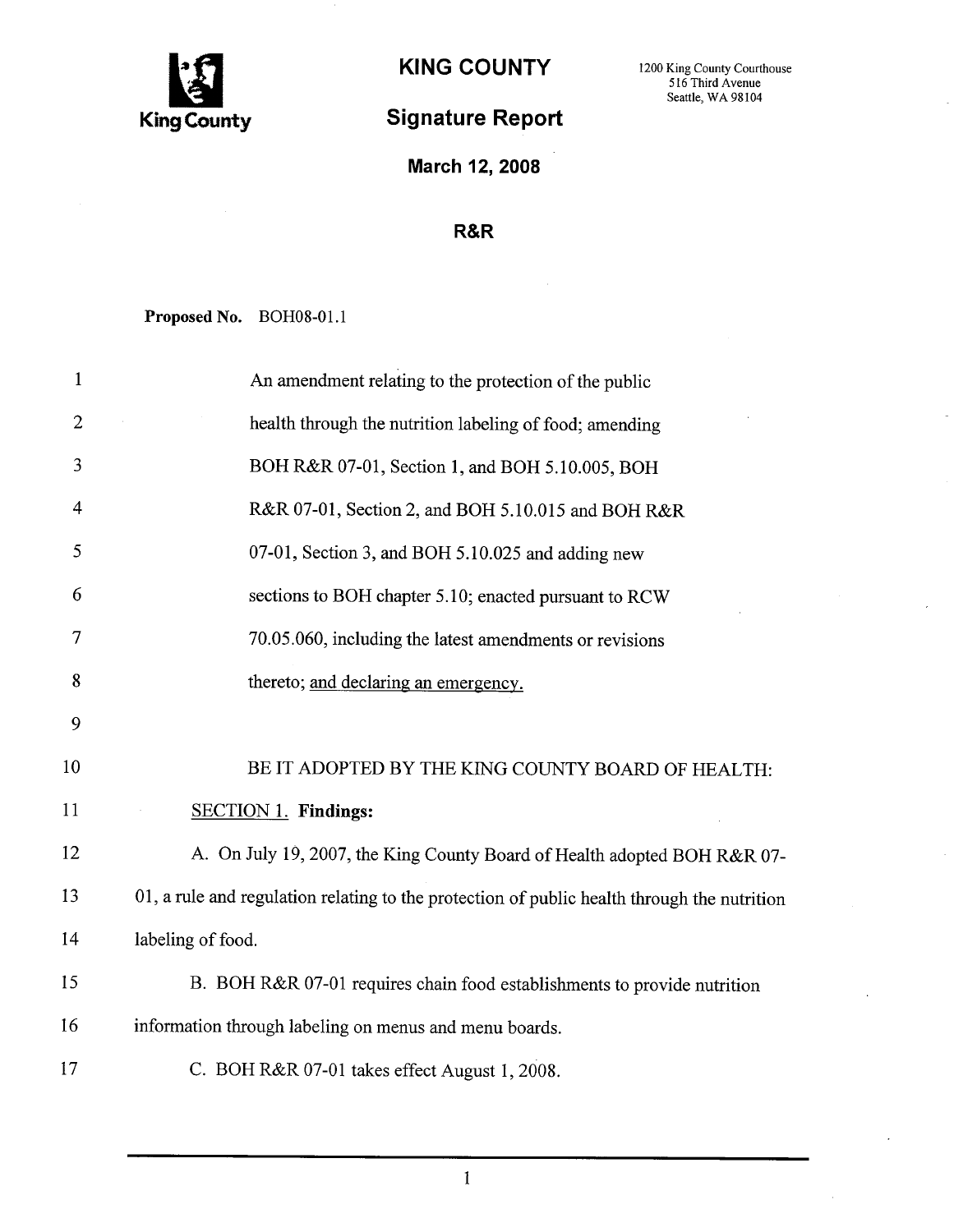| 18 | D. Three bills related to nutrition labeling in restaurants were introduced in the        |
|----|-------------------------------------------------------------------------------------------|
| 19 | senate during the 2008 Regular Session of the Washington state legislature and referred   |
| 20 | to the senate health and long-term care committee. Senate Bill 6505, concerning           |
| 21 | nutrition labeling of food, would apply menu labeling regulations similar to BOH R&R      |
| 22 | 07-01 statewide. Senate Bill 6786, creating a legislative task force on menu labeling,    |
| 23 | would study current efforts on menu labeling around the state and the country. Senate     |
| 24 | Bill 6659, addressing the availability of nutrition information, would require chain food |
| 25 | establishments to make nutrition information available upon request and would make null   |
| 26 | and void BOH R&R 07-01. The bill would also prohibit local boards of health statewide     |
| 27 | from adopting rules and regulations regarding menu labeling or nutrition information.     |
| 28 | E. One bill related to nutrition labeling in restaurants was introduced in the house      |
| 29 | of representatives during the 2008 Regular Session of the Washington state legislature    |
| 30 | and referred to the house of representatives commerce and labor committee. House Bill     |
| 31 | 3160, addressing the availability of nutrition information, a companion to Senate Bill    |
| 32 | 6659, would require chain food establishments to make nutrition information available     |
| 33 | upon request and would make null and void BOH R&R 07-01. The bill would also              |
| 34 | prohibit local boards of health statewide from adopting rules and regulations regarding   |
| 35 | menu labeling or nutrition information.                                                   |
| 36 | F. House Bill 3160 was amended and passed out of the house of representatives             |
| 37 | commerce and labor committee as Substitute House Bill 3160 on February 7, 2008.           |
| 38 | G. Substitute House Bill 3160 was amended and passed out of the senate rules              |
| 39 | committee as Engrossed Substitute House Bill 3160 on February 19, 2008.                   |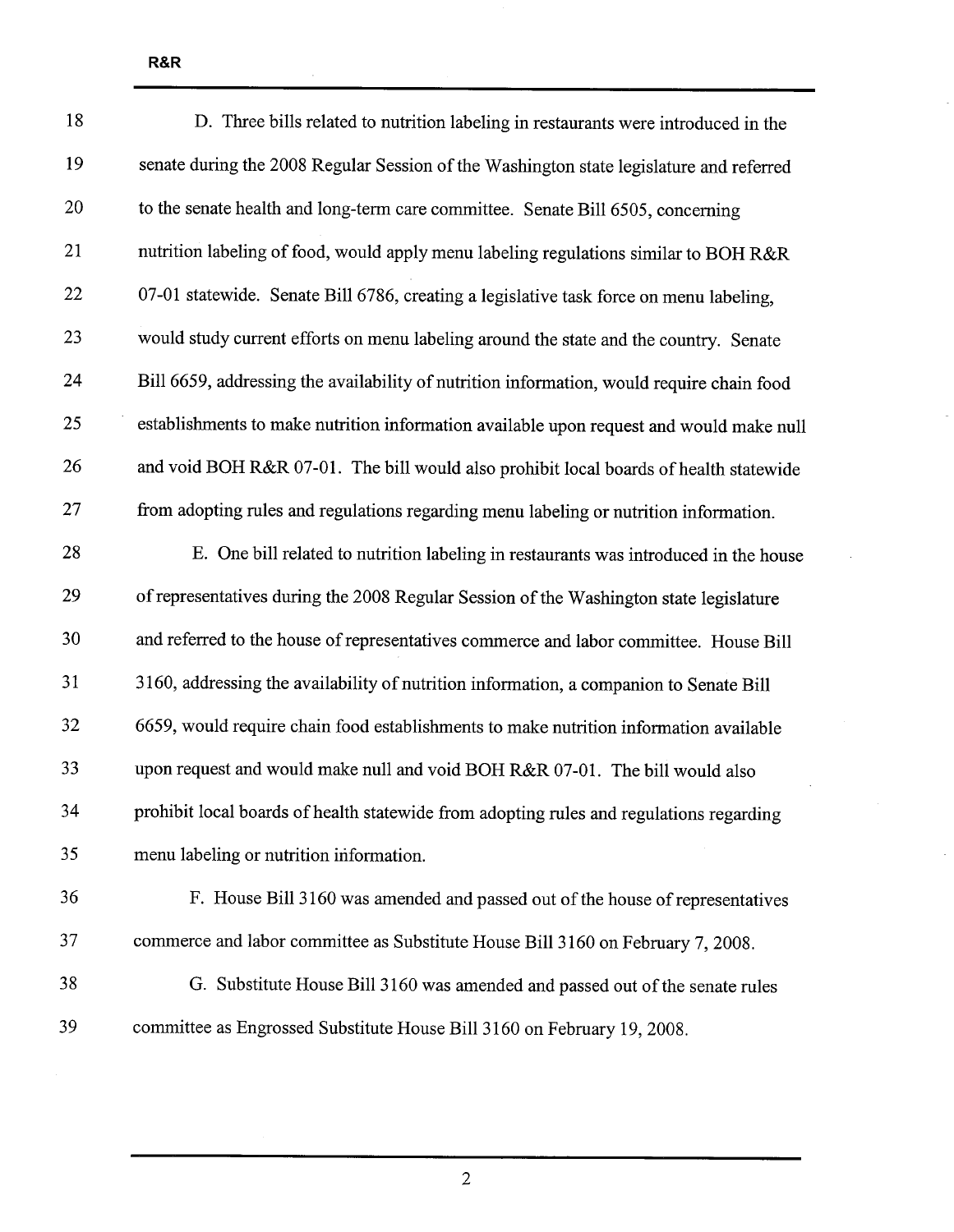| 40 | H. Engrossed Substitute House Bill 3160 was adopted by the house of                         |
|----|---------------------------------------------------------------------------------------------|
| 41 | representatives on February 19, 2008. As amended, Engrossed Substitute House Bill           |
| 42 | 3160 would establish a state legislative task force on nutrition information disclosure and |
| 43 | place a moratorium on enforcement of BOH R&R 07-01 until April 26, 2009. The bill           |
| 44 | would also prohibit local boards of health from adopting rules and regulations regarding    |
| 45 | menu labeling or nutrition information disclosure until April 26, 2009.                     |
| 46 | I. Engrossed Substitute House Bill 3160 was referred to the senate government               |
| 47 | operations and elections committee on February 21, 2008.                                    |
| 48 | J. The King County Board of Health held a regular meeting on February 21,                   |
| 49 | 2008. The board was briefed on the various bills and actions in the state legislature with  |
| 50 | regard to menu labeling and nutrition information disclosure and the possibility that the   |
| 51 | State could make BOH R&R 07-01 null and void or place a moratorium on its                   |
| 52 | enforcement.                                                                                |
| 53 | K. The senate government operations and elections committee amended                         |
| 54 | Engrossed House Substitute Bill 3160 to remove the moratorium on local rules and            |
| 55 | regulations and passed it on February 29, 2008.                                             |
| 56 | L. The amended bill was placed on second reading in the senate rules committee              |
| 57 | on March 5, 2008.                                                                           |
| 58 | M. Before any final action that might be taken in the senate on Engrossed                   |
| 59 | Substitute House Bill 3160, the committee or the full senate could choose to amend the      |
| 60 | bill to place in it provisions which would make null and void BOH R&R 07-01 or would        |
| 61 | prohibit local boards of health from enacting or enforcing local rules and regulations      |
| 62 | regarding menu labeling and nutrition information disclosure.                               |

 $\bar{z}$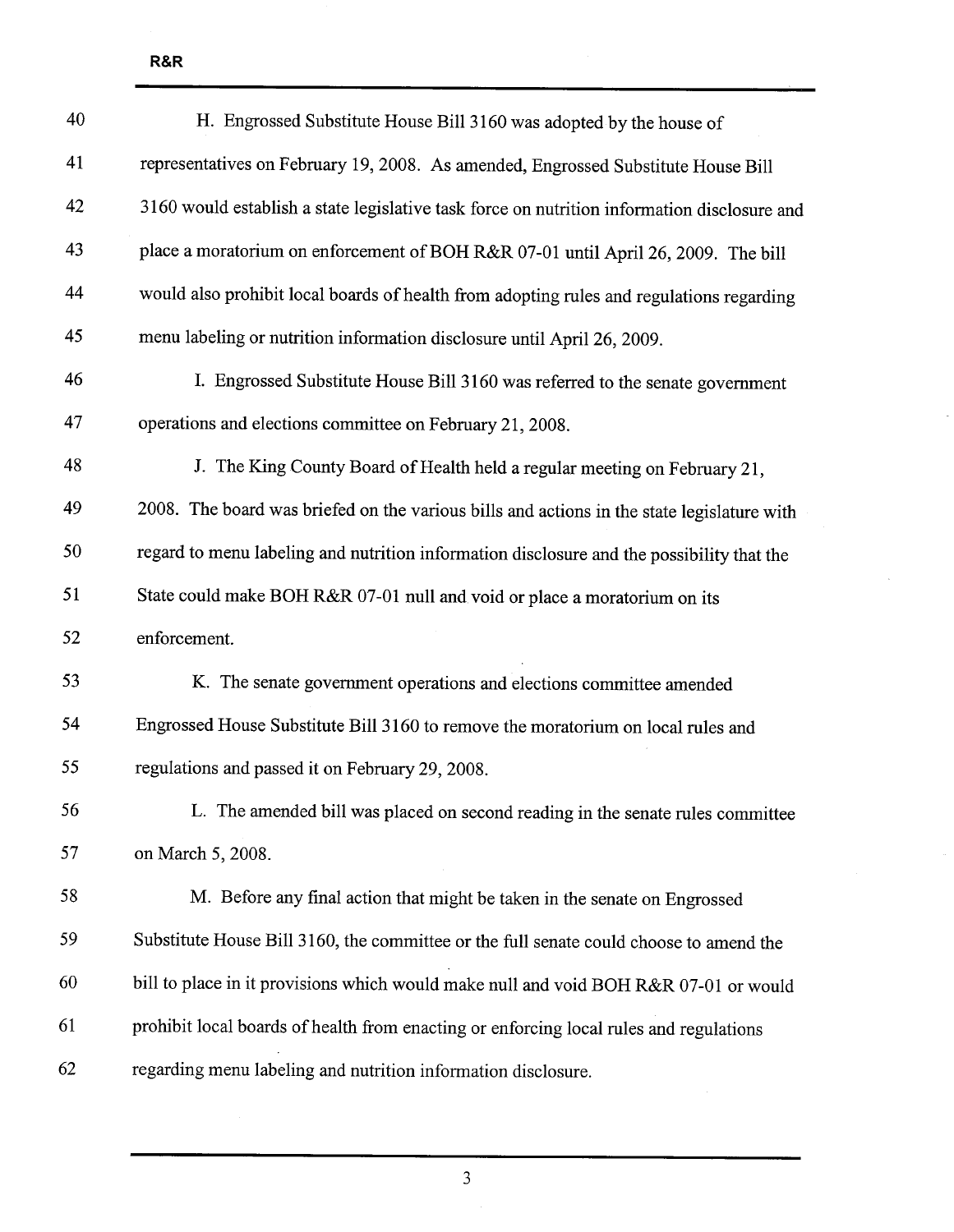$\hat{\boldsymbol{\epsilon}}$ 

| 63 | N. During hearings on House Bill 3160 on February 7, 2008, the house of                         |
|----|-------------------------------------------------------------------------------------------------|
| 64 | representatives commerce and labor committee heard testimony on House Bill 3160.                |
| 65 | Representatives of the Washington Restaurant Association and Motion Picture Exhibitors          |
| 66 | testified in support of the bill. Representatives of King County, the King County Board         |
| 67 | of Health, the Washington state Board of Health, the Washington Association of                  |
| 68 | Counties, the Washington Association of Local Public Health Officials, the Washington           |
| 69 | Association of Local WIC Agencies, the American Diabetes Association and the                    |
| 70 | American Heart Association testified in opposition to the bill.                                 |
| 71 | O. The chair of the house of representatives commerce and labor committee                       |
| 72 | requested that representatives from King County and the Washington Restaurant                   |
| 73 | Association lead an effort to negotiate an agreement among the parties in support and in        |
| 74 | opposition of the bill.                                                                         |
| 75 | P. The parties met several times beginning on February 14, 2008.                                |
| 76 | Q. The meetings resulted in an agreement that was executed on March 8, 2008,                    |
| 77 | among the chair of the King County Board of Health, the director of the Seattle-King            |
| 78 | County department of health and the Washington Restaurant Association.                          |
| 79 | $\sim 10^{-11}$<br>R. In the agreement, the Washington Restaurant Association agrees to request |
| 80 | that the state legislature not take action on Engrossed Substitute House Bill 3160 and          |
| 81 | agrees to not be a party to any lawsuit directed at King County regarding rules and             |
| 82 | regulations established by the King County Board of Health on nutrition labeling in chain       |
| 83 | food establishments.                                                                            |
| 84 | S. In the agreement, the chair of the King County Board of Health commits to                    |
| 85 | holding a meeting before the end of the 2008 Regular Session of the Washington state            |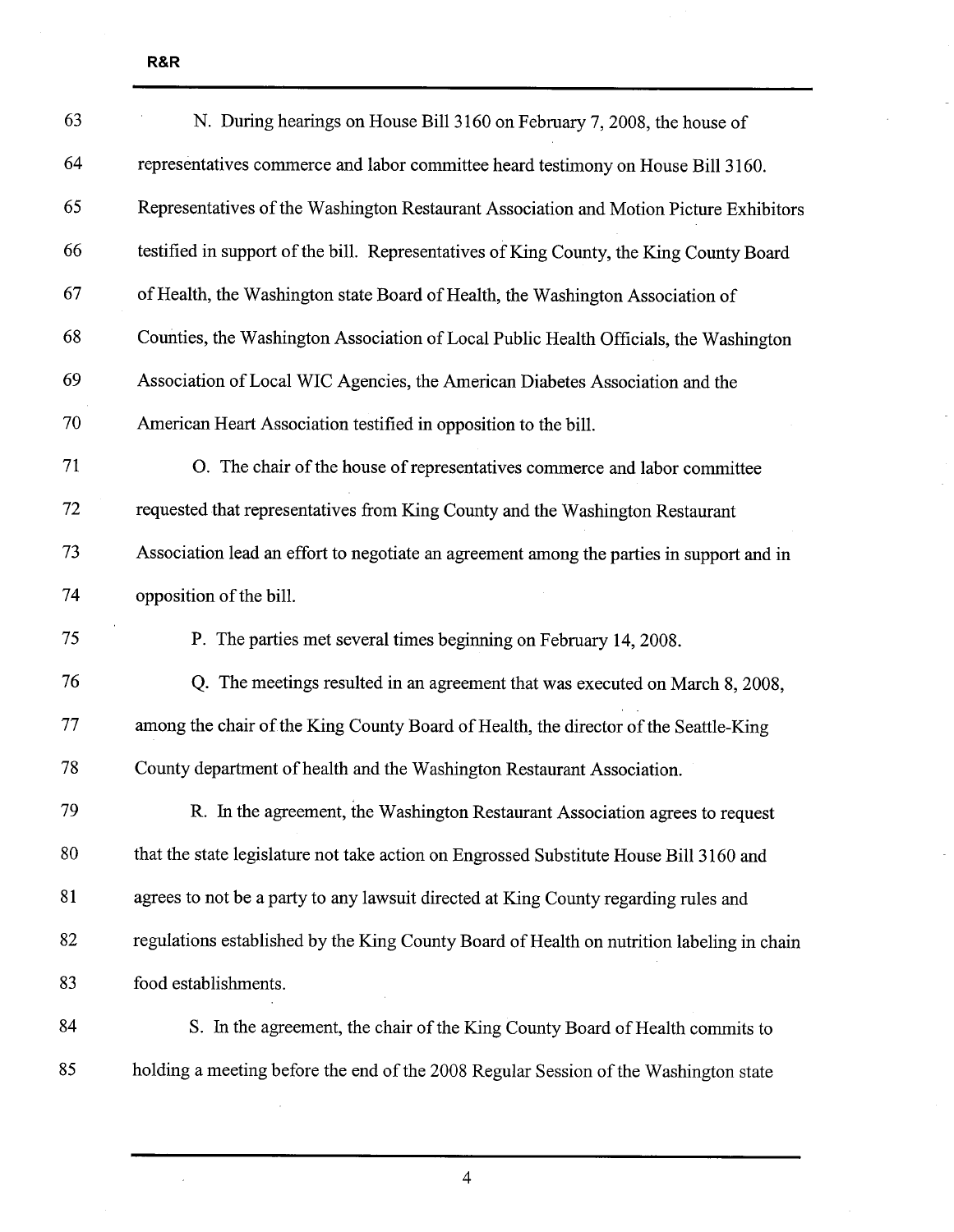| 86  | legislature to take action on amendments to BOH R&R 07-01 as negotiated with the              |
|-----|-----------------------------------------------------------------------------------------------|
| 87  | Washington Restaurant Association.                                                            |
| 88  | T. The last day of the 2008 Regular Session of the Washington state legislature is            |
| 89  | Thursday, March 13, 2008.                                                                     |
| 90  | U. A special meeting of the King County Board of Health is scheduled for March                |
| 91  | 12, 2008, in order to comply with the agreement.                                              |
| 92  | V. The King County Board of Health finds that immediate action is necessary                   |
| 93  | under the emergency provisions of the King County Board of Health operating rules to          |
| 94  | comply with the agreement and to avoid action by the state legislature that would make        |
| 95  | null and void BOH R&R 07-01 or place a moratorium on its enforcement.                         |
| 96  | W. The King County Board of Health intends to take action on the provisions of                |
| 97  | this rule and regulation under its regular rulemaking authority at its April 17, 2008,        |
| 98  | regular meeting.                                                                              |
| 99  | SECTION 2. BOH R&R 07-01, Section 1, and BOH 5.10.005 are each hereby                         |
| 100 | amended to read as follows:                                                                   |
| 101 | <b>Chapter definitions.</b> In addition to the definitions in BOH $((C))$ chapter 5.04, the   |
| 102 | definitions in this section apply throughout this chapter unless the context clearly requires |
| 103 | otherwise.                                                                                    |
| 104 | A. "Chain food establishment" means any one of at least ((ten)) fifteen food                  |
| 105 | establishments within the United States doing business under the same name and                |
| 106 | collectively having at least one million dollars in gross annual sales and offering for sale  |
| 107 | substantially the same menu items, regardless of whether the food establishments are subject  |
| 108 | to the same ownership or type of ownership. For the purposes of this chapter, "chain food     |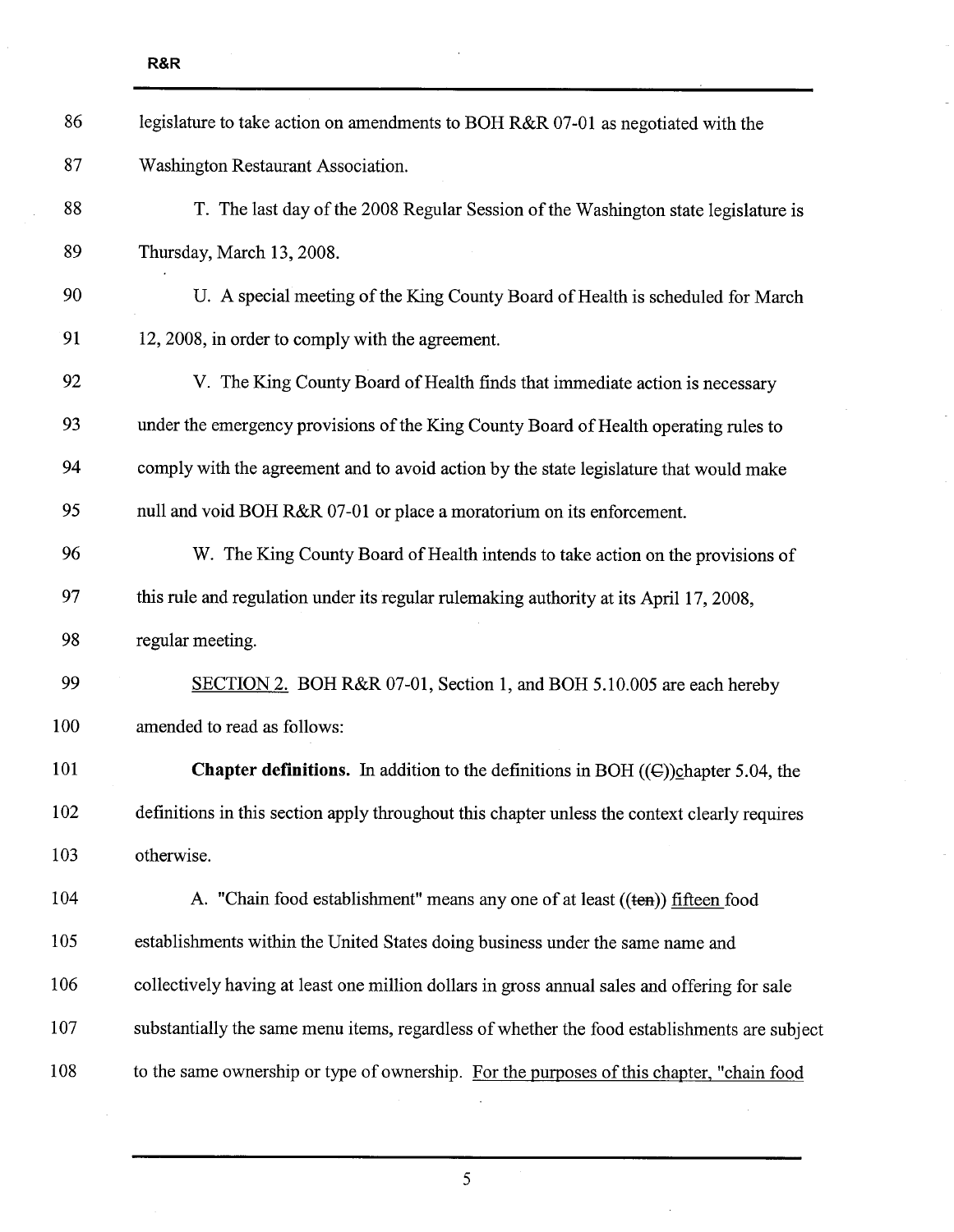| 109 | establishment" excludes grocery stores and convenience stores. "Chain food establishment"           |
|-----|-----------------------------------------------------------------------------------------------------|
| 110 | includes any chain food establishment located within another business, regardless of                |
| 111 | whether that business is also a chain food establishment or grocery store or convenience            |
| 112 | store.                                                                                              |
| 113 | B. "Condiment" means a sauce or seasoning including but not limited to ketchup,                     |
| 114 | mustard, hot sauce, tartar sauce and similar items offered for general use with or without          |
| 115 | charge.                                                                                             |
| 116 | C. "Menu" means a printed list or pictorial display of a food item or items                         |
| 117 | available for sale from a food establishment and includes menus distributed or provided             |
| 118 | outside of the establishment for purposes of ordering. "Menu" does not include printed              |
| 119 | or pictorial materials posted in establishments for the purpose of marketing.                       |
| 120 | D. "Menu board" means any list or pictorial display of a food item or items                         |
| 121 | posted in and visible within a food establishment or outside of a food establishment for            |
| 122 | the purpose of ordering. "Menu board" does not include printed or pictorial materials               |
| 123 | posted in establishments for the purpose of marketing.                                              |
| 124 | E. "Point of ordering" means the location at a chain food establishment where                       |
| 125 | consumers place their orders for menu items.                                                        |
| 126 | F. "Reasonable basis" or "reasonable bases" means any reliable and verifiable                       |
| 127 | calorie and nutrient analysis of a standard menu item, which may include the use of                 |
| 128 | calorie and nutrient databases, cookbooks, laboratory analyses and other reliable and               |
| 129 | verifiable methods of analysis.                                                                     |
| 130 | $G$ . "Standard menu item" means food offered for sale for more than $((sixty))$                    |
| 131 | ninety days per year(( <del>, except for foods offered in a salad bar, buffet line, cafeteria</del> |

 $\overline{a}$ 

6

 $\bar{z}$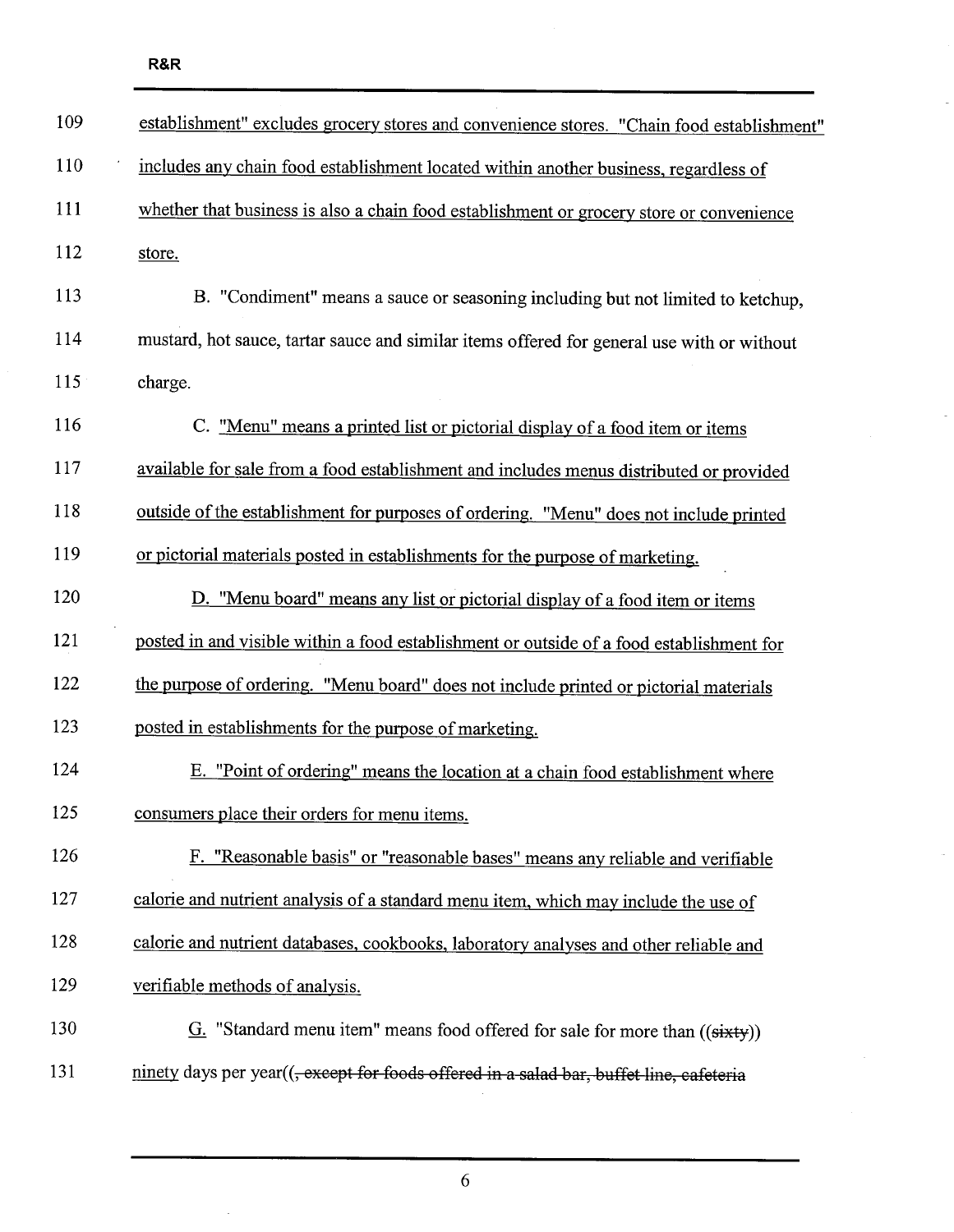$\mathcal{L}$ 

| 132 | service or similar self-serve arrangement, and condiments)) and includes only those items     |
|-----|-----------------------------------------------------------------------------------------------|
| 133 | served in at least fifteen locations of a chain. "Standard menu item" does not include:       |
| 134 | 1. Food offered for sale identified only by one or more food tags. "Food tags"                |
| 135 | means labels or tags that identify any food item displayed for sale such as in a display      |
| 136 | case;                                                                                         |
| 137 | 2. Unopened prepackaged foods;                                                                |
| 138 | 3. Condiments;                                                                                |
| 139 | 4. Unique or location-specific food or meal items offered at fewer than fifteen               |
| 140 | locations of a chain;                                                                         |
| 141 | 5. Foods offered in a salad bar, buffet line, cafeteria service or similar self-serve         |
| 142 | arrangement. "Similar self-serve arrangement" means a food service location where             |
| 143 | consumers may themselves take foods from a counter, display case or hot or cold holding       |
| 144 | containers;                                                                                   |
| 145 | 6. Foods served by weight or custom-ordered quantity;                                         |
| 146 | 7. Customized orders requested by consumers that change the standard menu                     |
| 147 | item;                                                                                         |
| 148 | 8. Garnishes, such as a slice of lemon or a sprig of parsley.                                 |
| 149 | H. "Standard recipe" means a recipe or formula used in preparing a menu item or               |
| 150 | meal that is consistent from one establishment to the next in a chain.                        |
| 151 | I. "Substantially the same menu items" means eighty percent or more of the menu               |
| 152 | items served in at least fifteen locations of a chain food establishment are the same and are |
| 153 | prepared using a standard recipe. Beverages that are prepared on site using a chain's         |
| 154 | standard recipe are to be included as menu items for the purposes of calculating whether a    |

7

 $\bar{\gamma}$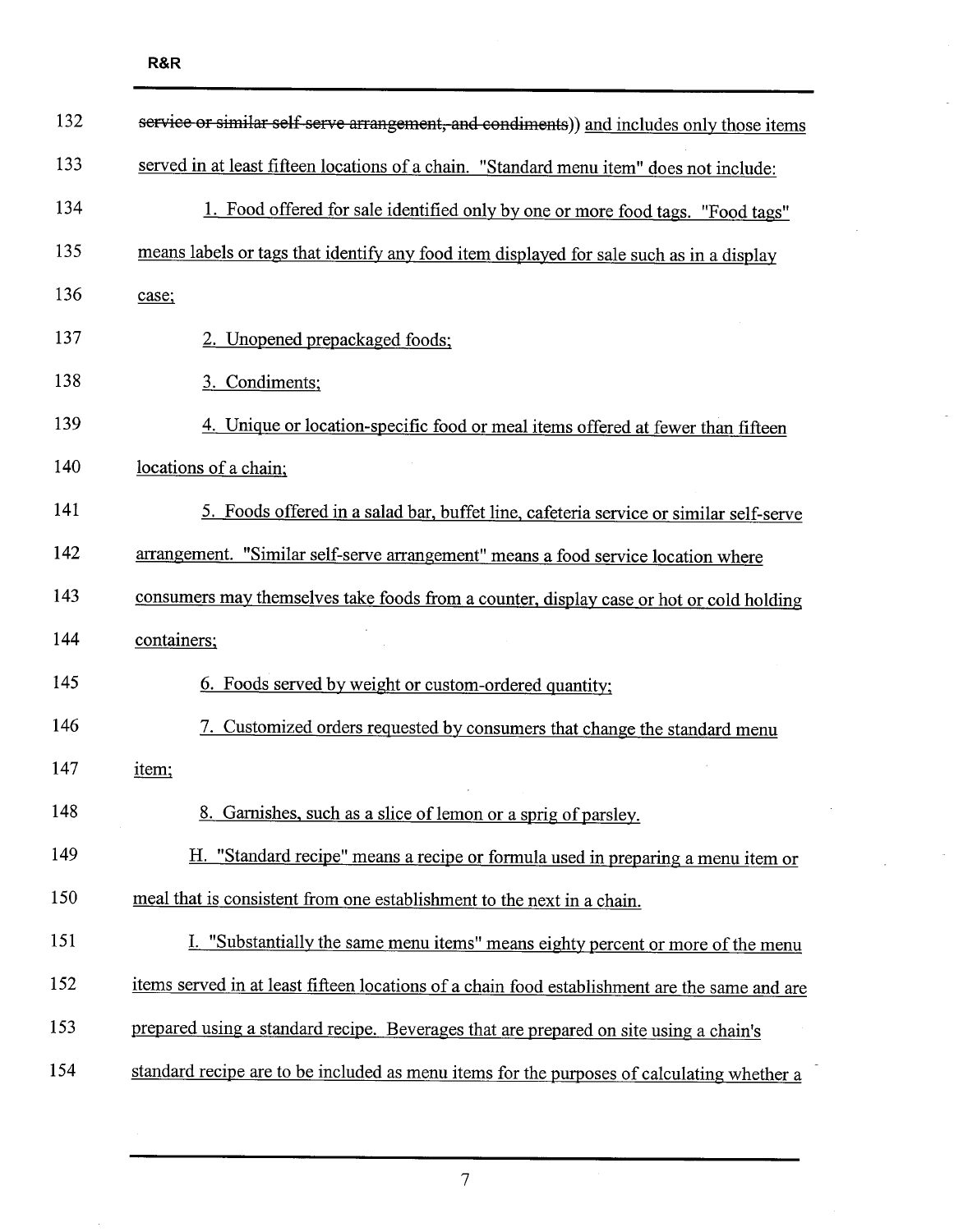| 155 | chain food establishment meets the definition of serving substantially the same menu items.   |
|-----|-----------------------------------------------------------------------------------------------|
| 156 | Other types of beverages are not included in this calculation.                                |
| 157 | SECTION 3. BOH R&R 07-01, Section 2, and BOH 5.10.015 are each hereby                         |
| 158 | amended to read as follows:                                                                   |
| 159 | Food nutrition labeling requirements.                                                         |
| 160 | A. Nutrition labeling of food required. Each chain food establishment shall make              |
| 161 | nutrition labeling of food available to consumers for all standard menu items as required     |
| 162 | by this ((section)) chapter. The nutrition labeling of food shall include, but not be limited |
| 163 | to, the total number of calories and nutrients as follows, per standard menu item, as         |
| 164 | usually prepared and offered for sale, including condiments routinely added to a menu         |
| 165 | item as part of a standard recipe:                                                            |
| 166 | 1. Total number of calories;                                                                  |
| 167 | 2. ((Total number of grams of trans fat;                                                      |
| 168 | 3.)) Total number of grams of saturated fat;                                                  |
| 169 | $((4))$ 3. Total number of grams of carbohydrate; and                                         |
| 170 | $((5))$ 4. Total number of milligrams of sodium.                                              |
| 171 | B. Nutrition labeling of food on menus. Each chain food establishment that                    |
| 172 | provides a menu shall provide the nutrition labeling of food required under subsection A.     |
| 173 | of this section next to each standard menu item on the menu. The nutrition labeling shall     |
| 174 | be easily readable, in a ((size and)) typeface similar to other information about each        |
| 175 | standard menu item, and in a font no less than nine point. The menu shall include, in a       |
| 176 | clear and conspicuous manner, the following statement: "Recommended limits for a              |
| 177 | 2,000 calorie daily diet For a typical adult who consumes 2,000 calories a day, the           |

 $\bar{\beta}$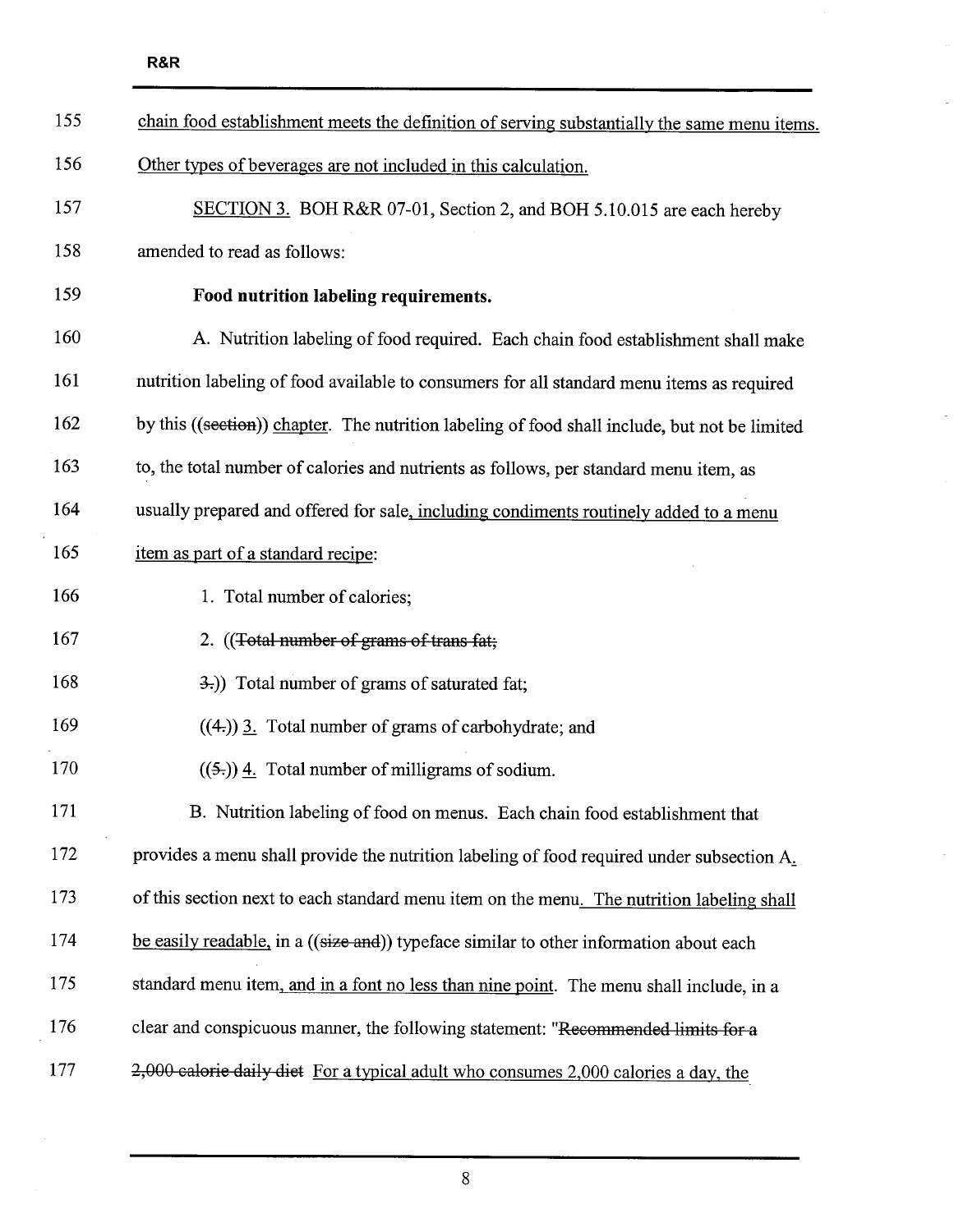| 178 | recommended limits are 20 grams of saturated fat and 2,300 milligrams of sodium."               |
|-----|-------------------------------------------------------------------------------------------------|
| 179 | ((Each chain food establishment offering standard menu items containing artificial trans        |
| 180 | fat shall addend the statement to include: "Eating-artificial trans fat increases-risk of heart |
| 181 | disease."))                                                                                     |
| 182 | C. Nutrition labeling of food on menu boards. Each chain food establishment                     |
| 183 | that uses a menu board shall post on the menu board the total number of calories per            |
| 184 | standard menu item. The nutrition labeling shall be in a size that is easily readable and a     |
| 185 | typeface similar to other information on the menu board about the item. This type of            |
| 186 | chain food establishment shall make the other nutrition labeling of food required under         |
| 187 | subsection A. of this section and the statement under subsection B. of this section             |
| 188 | available on printed menus, pamphlets, brochures, posters or similar documents that are         |
|     |                                                                                                 |
| 189 | plainly visible to consumers at the point of ordering.                                          |
| 190 | D. Other methods of providing nutrition information. In lieu of the placement                   |
| 191 | requirements for nutrition labeling in sections B. and C. of this section, a chain food         |
| 192 | establishment may provide nutrition labeling through an approved alternative or approved        |
| 193 | substantially equivalent method as described in section 4 or section 5 of this regulation.      |
| 194 | E. Additional nutrition labeling of food permitted. Nothing in this section                     |
| 195 | precludes food establishments from providing additional nutrition labeling of food              |
| 196 | voluntarily.                                                                                    |
| 197 | ((E. Substantially equivalent methods of providing notice to consumers of                       |
| 198 | nutrition information. The health officer may allow chain food establishments to provide        |

 $\bar{z}$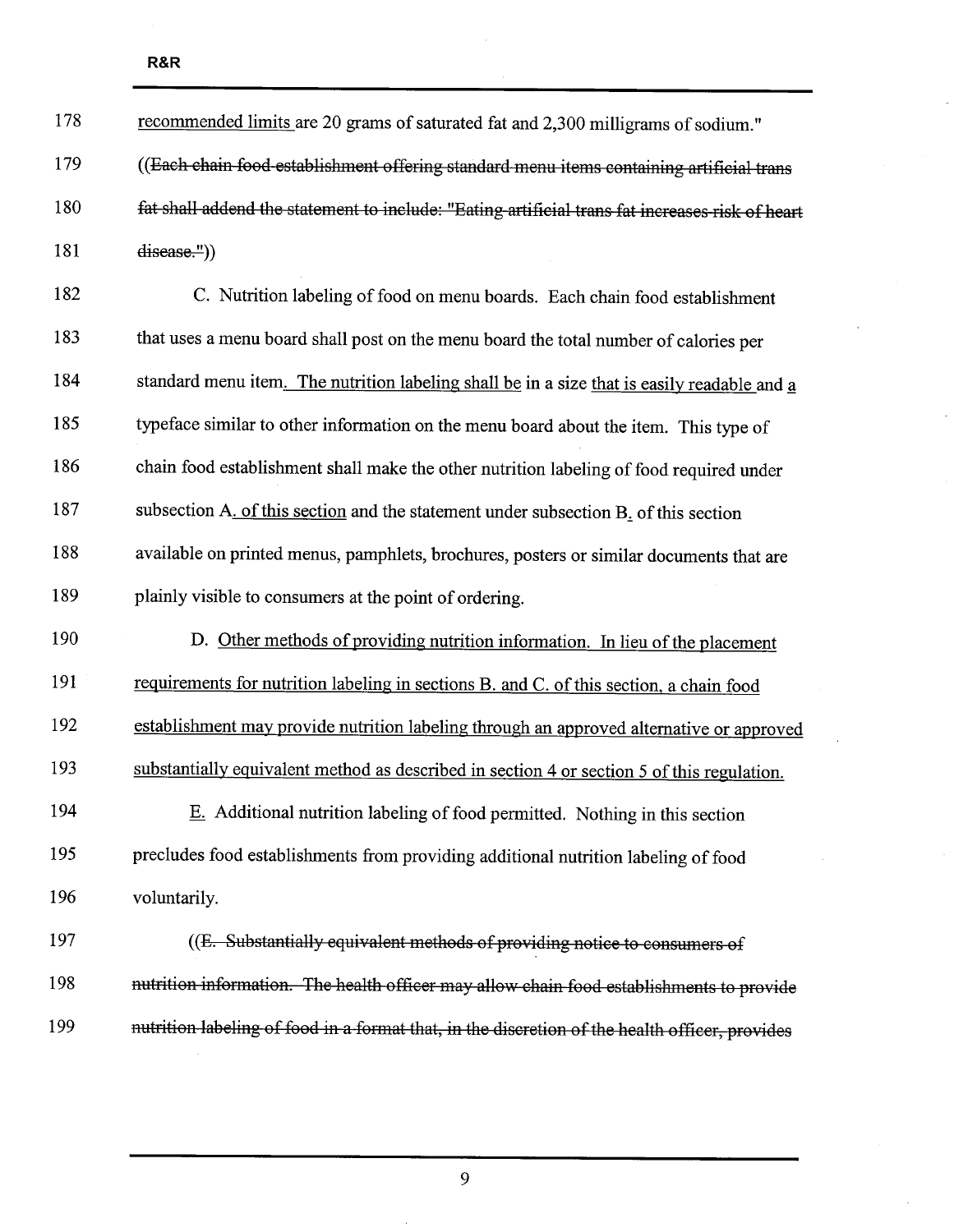| 200 | substantially equivalent notice to consumers, at the point of ordering, of nutrition                              |
|-----|-------------------------------------------------------------------------------------------------------------------|
| 201 | information as is required by subsections B or C of this section.)                                                |
| 202 | F. Standards for calorie and nutrient analysis. Chain food establishments shall                                   |
| 203 | perform or obtain the required calorie and nutrient analysis using reasonable bases $((\frac{1}{2}, \frac{1}{2})$ |
| 204 | including nutrient data bases, cookbooks, or other analyses that assure the accuracy of the                       |
| 205 | nutrition labeling)). Calorie and nutrient analysis using reasonable bases is required once                       |
| 206 | per standard food item, provided that portion size is reasonably consistent and the food                          |
| 207 | service establishment follows a standard recipe and trains to a consistent method of                              |
| 208 | preparation. Chain food establishment owners or operators shall provide to the health                             |
| 209 | officer, if requested, ((information documenting the accuracy of the nutrition labeling                           |
| 210 | provided to consumers)) documentation of the reasonable bases of calorie and nutrient                             |
| 211 | analysis for purposes of enforcement of this regulation. ((A nutrition label shall be                             |
| 212 | deemed out of compliance with this section if it bears, for calories or any nutrient for                          |
| 213 | which labeling is required under subsection A of this section, a total number value that is                       |
| 214 | more than twenty percent lower or higher than nutrient analysis shows as the content of                           |
| 215 | the menu item.)                                                                                                   |
| 216 | G. Disclaimer for nutrition content variation. The nutrition labeling of food                                     |
| 217 | required under subsection A. of this section may be presented with a disclaimer stating                           |
| 218 | that there may be variations in nutrition content across servings, based on slight                                |
| 219 | variations in overall serving size or quantity of ingredients, or based on special ordering.                      |
| 220 | H. Identification of chain food establishment status. Each food establishment                                     |
| 221 | shall identify whether or not it is a chain food establishment by a method approved by the                        |
| 222 | health officer.                                                                                                   |

10

 $\ddot{\phantom{0}}$ 

 $\sim$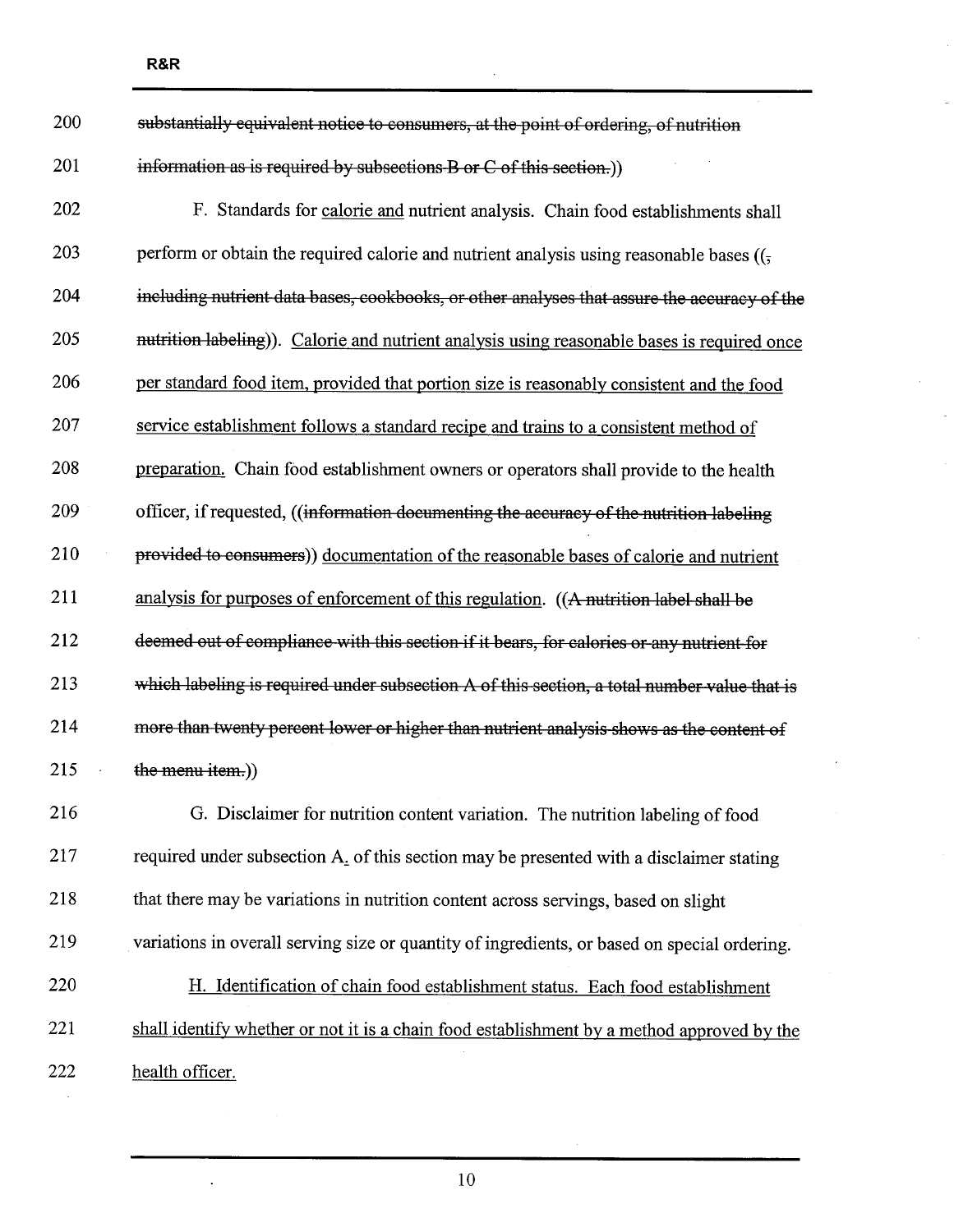223 NEW SECTION. SECTION 4. There is hereby added to BOH chapter 5.10 a 224 new section to read as follows:

## 225 Approved alternative methods of nutrition labeling.

226 A. Approved alternative methods of nutrition labeling for chain food 227 establishments that provide menus. A chain food establishment that provides a menu 228 may provide nutrition labeling through one of the approved alternative methods listed in 229 this subsection in lieu of the placement requirements in BOH 5.1O.015.B., but only if a 230 statement clearly and prominently appears on each page of the menu stating the location 231 and specific method through which nutrition information is available and only if the 232 alternative method of nutrition labeling is available at each point of ordering.

233 1. Approved alternative methods for nutrition labeling on the menu are:

234 a. a menu insert. A menu insert shall be placed within each menu or shall be 235 presented by the server with the menu. A menu insert shall provide the nutrition 236 information required by this chapter next to each standard menu item. The nutrition 237 information shall be easily readable and in a font no less than nine point. A menu insert 238 shall list food categories and food items in the same order as these appear on the menu. 239 A menu insert is not required to contain photos or menu item descriptions that appear on 240 the menu;

241 b. a menu appendix. A menu appendix shall be attached in the back of the 242 menu. A menu appendix shall provide the nutrition information required by this chapter 243 next to each standard menu item. The nutrition information shall be easily readable and 244 in a font no less than nine point. A menu appendix shall list food categories and food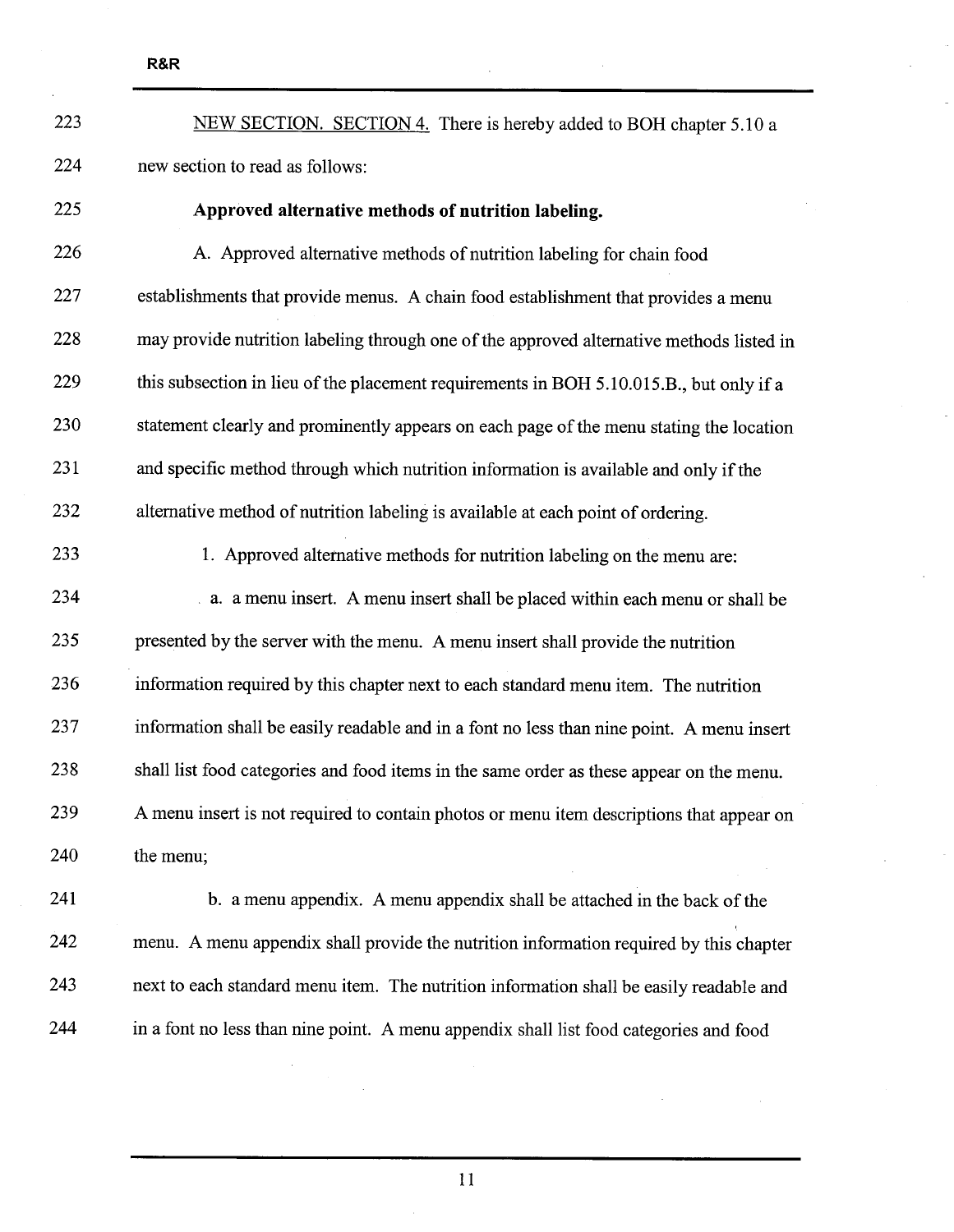| 245 | items in the same order as these appear on the menu. A menu appendix is not required to      |
|-----|----------------------------------------------------------------------------------------------|
| 246 | contain photos or menu item descriptions that appear on the menu;                            |
| 247 | c. a supplemental menu. A supplemental menu similar in general appearance                    |
| 248 | to the menu shall be available at each point of ordering or shall be presented by the server |
| 249 | with the menu. A supplemental menu shall provide the nutrition information required by       |
| 250 | this chapter next to each standard menu item. The nutrition labeling shall be easily         |
| 251 | readable, in a typeface similar to the menu, and in a font no less than nine point. A        |
| 252 | supplemental menu shall list food categories and food items in the same order as these       |
| 253 | appear on the menu. A supplemental menu is not required to contain photos or menu            |
| 254 | item descriptions that appear on the menu; and                                               |
| 255 | d. electronic kiosks. An electronic kiosk shall be available at each point of                |
| 256 | ordering. An electronic kiosk shall provide the nutrition information required by this       |
| 257 | chapter for each standard menu item. The nutrition labeling shall be easily readable and     |
| 258 | shall be presented in a manner such that consumers can easily view in one place and          |
| 259 | compare nutrition information for similar menu items. An electronic kiosk shall present      |
| 260 | food categories and food items in the same order as they appear on the menu.                 |
| 261 | 2. Each of the approved alternative methods for nutrition labeling on the menu               |
| 262 | shall include, in a clear and conspicuous manner, the following statement: "For a typical    |
| 263 | adult who consumes 2,000 calories a day, the recommended limits are 20 grams of              |
| 264 | saturated fat and 2,300 milligrams of sodium."                                               |
| 265 | 3. A chain food establishment that provides a menu and uses an approved                      |
| 266 | alternative method for nutrition labeling on the menu shall also provide consumers in the    |

R&R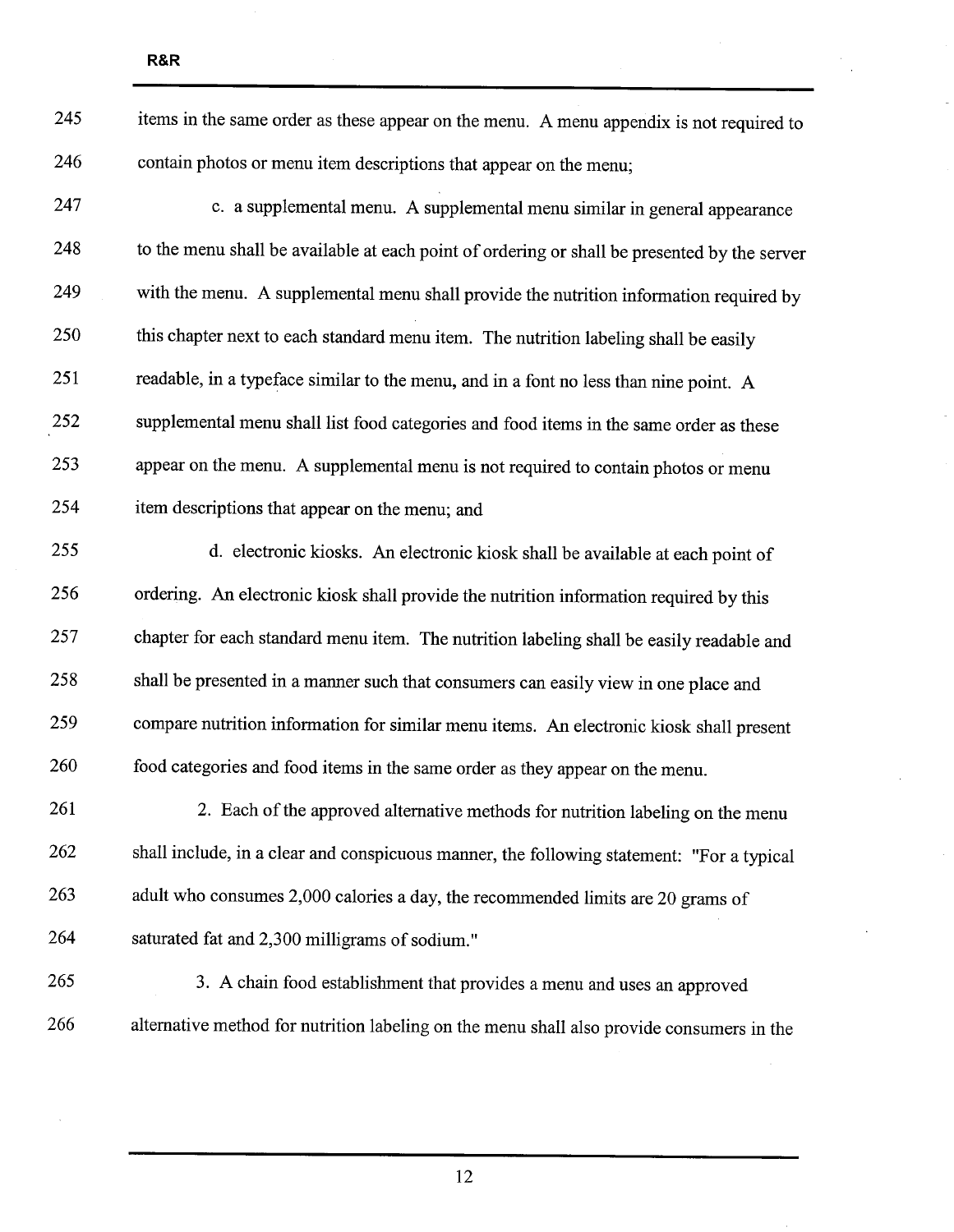| 267 | establishment who are ordering menu items for carryout with access to nutrition labeling    |
|-----|---------------------------------------------------------------------------------------------|
| 268 | that is equivalent to that provided for all other consumers.                                |
| 269 | B. Approved alternative methods of nutrition labeling for chain food                        |
| 270 | establishments that use menu boards. A chain food establishment that uses a menu board      |
| 271 | may provide nutrition labeling through one of the approved alternative methods listed in    |
| 272 | this subsection in lieu of the placement requirements in BOH 5.10.015.C.                    |
| 273 | 1. Approved alternative methods for labeling of calories. A chain food                      |
| 274 | establishment may use one of the following approved alternative methods in lieu of          |
| 275 | posting calorie information on menu boards, but only if the chain food establishment        |
| 276 | provides the other nutrition labeling in accordance with the provisions for nutrient        |
| 277 | labeling in this chapter.                                                                   |
| 278 | a. a sign adjacent to the menu board. A sign adjacent to the menu board shall               |
| 279 | appear on the same wall as the menu board and shall be in the same field of vision as the   |
| 280 | menu board viewed by consumers at the point of ordering. A sign adjacent to the menu        |
| 281 | board shall provide the calorie labeling required by this chapter next to each standard     |
| 282 | menu item. A sign adjacent to the menu board shall be easily readable and shall list food   |
| 283 | categories and food items in the same order as these appear on the menu board; and          |
| 284 | b. a sign in queue at eye level. A sign in queue at eye level shall be no less              |
| 285 | than two feet by three feet and shall be in clear view to consumers in queue, whether       |
| 286 | standing or in a drive-through, before the point of ordering. A sign in queue shall provide |
| 287 | the calorie labeling required by this chapter next to each standard menu item. A sign in    |
| 288 | queue shall be easily readable, in a typeface similar to the menu board, and in a font no   |
| 289 | less than forty point.                                                                      |

 $\ddot{\phantom{a}}$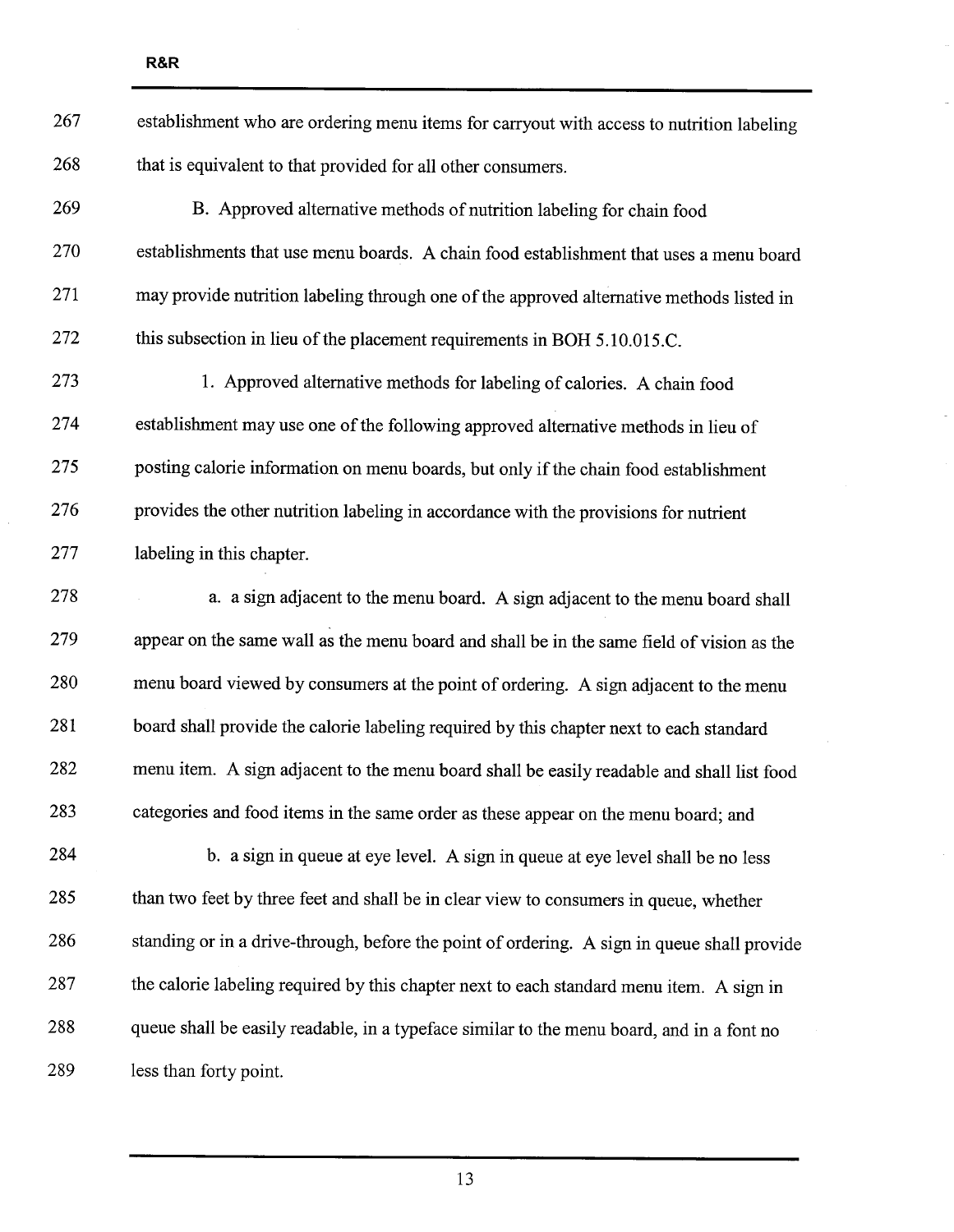| 290 | 2. Approved alternative method for providing nutrition information other than              |
|-----|--------------------------------------------------------------------------------------------|
| 291 | calories to consumers in a drive-through. A chain food establishment may provide the       |
| 292 | other nutrition labeling to consumers in queue in a drive-through at the first window of   |
| 293 | the drive-through or at another location where it is easily accessible to drive-through    |
| 294 | consumers in lieu of the requirement in BOH 5.10.015.C. that it be plainly visible to      |
| 295 | consumers at the point of ordering, but only if the chain food establishment provides      |
| 296 | calorie labeling to consumers in a drive-through in accordance with the provisions for     |
| 297 | calorie labeling in this chapter.                                                          |
| 298 | C. Other approved alternative methods of nutrition labeling.                               |
| 299 | 1. Approved alternative method of nutrition labeling for alcoholic beverages.              |
| 300 | An approved alternative method for nutrition labeling of each alcoholic beverage is to     |
| 301 | collectively label alcoholic beverages in a clear and prominent position using the average |
| 302 | nutritional values for beers, wines and spirits. Nutrition labeling of alcoholic beverages |
| 303 | collectively shall otherwise be in accordance with the provisions for calorie and nutrient |
| 304 | labeling in this chapter.                                                                  |
| 305 | Chain food establishments that collectively label alcoholic beverages shall<br>a.          |
| 306 | use the following average nutritional values:                                              |
| 307 | (1) wine $-5$ ounces: 122 calories; 4 grams carbohydrate; 7 milligrams                     |
| 308 | sodium;                                                                                    |
| 309 | (2) regular beer $-12$ ounces: 153 calories; 13 grams carbohydrate; 14                     |
| 310 | milligrams sodium;                                                                         |
| 311 | (3) light beer $-12$ ounces: 103 calories; 6 grams carbohydrate; 14 milligrams             |
| 312 | sodium; and                                                                                |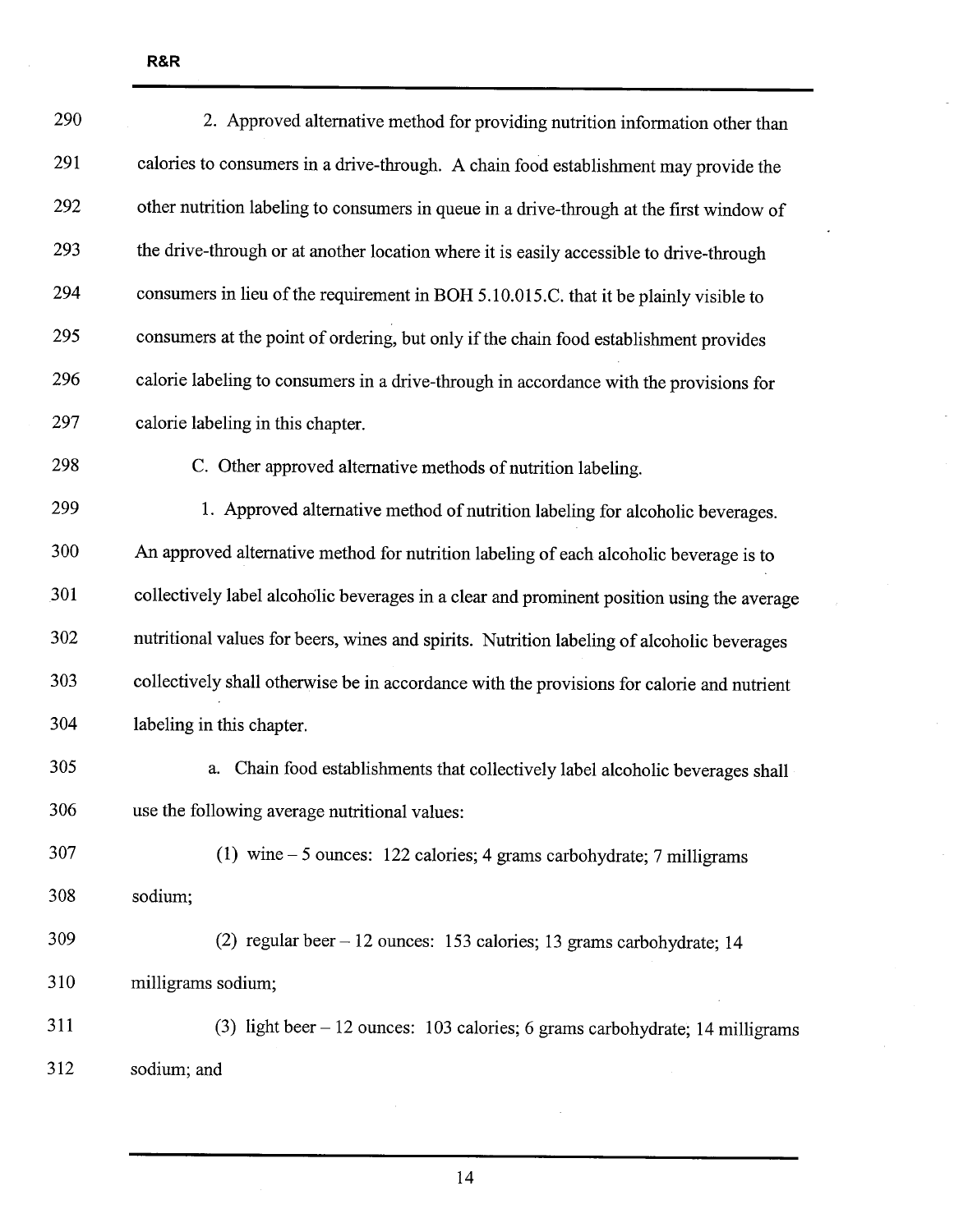| 313 | (4) distilled spirits (80 proof gin, rum, vodka, or whiskey) $-1.5$ ounces: 96            |
|-----|-------------------------------------------------------------------------------------------|
| 314 | calories.                                                                                 |
| 315 | b. Chain food establishments that collectively label alcoholic beverages may              |
| 316 | add to the nutrition labeling the following statement: "Signature drinks or liqueurs with |
| 317 | added ingredients may increase caloric content."                                          |
| 318 | 2. Approved alternative method of nutrition labeling for combination meals that           |
| 319 | are posted on a menu board. A combination meal means a standard menu item that is         |
| 320 | comprised of two or more food items with options of food items. Chain food                |
| 321 | establishments may use the following approved alternative method of nutrition labeling    |
| 322 | for combination meals that are posted on a menu board. An approved alternative method     |
| 323 | for nutrition labeling of calories and nutrient values for each possible combination of   |
| 324 | food items offered in a combination meal is to provide nutrition labeling for a           |
| 325 | combination meal that uses a range of the lowest and highest values of calorie and        |
| 326 | nutrient content among all possible combinations of food items offered in a combination   |
| 327 | meal. Nutrition labeling using calorie and nutrient ranges shall otherwise be in          |
| 328 | accordance with the provisions for calorie and nutrient labeling in this chapter.         |
| 329 | NEW SECTION. SECTION 5. There is hereby added to BOH chapter 5.10 a                       |
| 330 | new section to read as follows:                                                           |
| 331 | Approval process for proposed substantially equivalent methods of nutrition               |
| 332 | labeling.                                                                                 |
| 333 | A. A chain food establishment may propose a method of nutrition labeling not              |
| 334 | otherwise identified in BOH chapter 5.10 for approval by the health officer as a          |
| 335 | substantially equivalent method for use in lieu of requirements in BOH 5.10.015.B or C.   |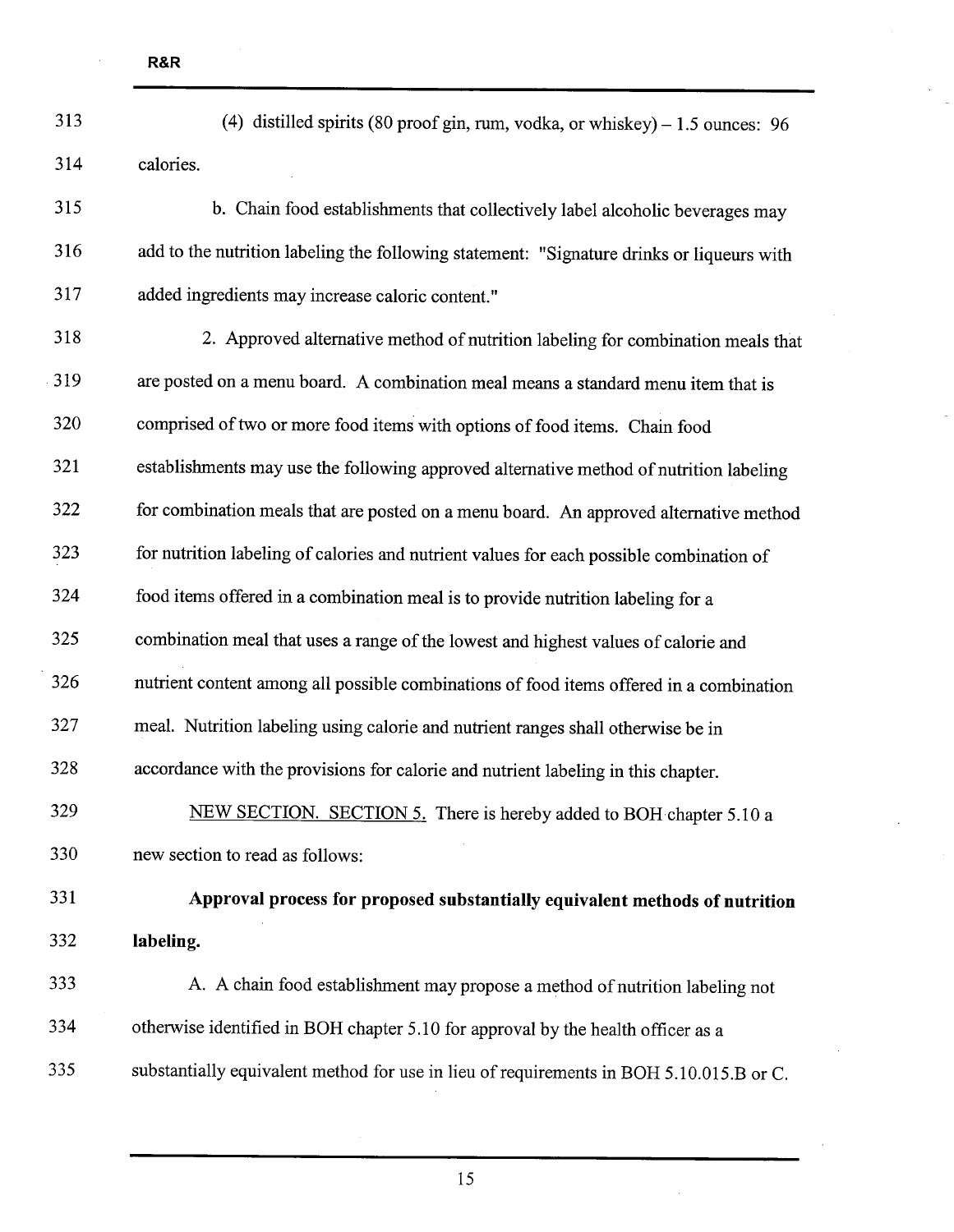| 336 | A chain food establishment shall obtain approval from the health officer of any proposed |
|-----|------------------------------------------------------------------------------------------|
| 337 | substantially equivalent method for nutrition labeling before implementation.            |
| 338 | B. A chain food establishment shall seek approval of a proposed substantially            |
| 339 | equivalent method by submitting a written proposal to the health officer that            |
| 340 | demonstrates how the proposed method is expected to allow for consumers at the point of  |
| 341 | ordering to:                                                                             |
| 342 | 1. Perceive that nutrition information is readily available;                             |
| 343 | 2. Encounter nutrition information routinely and automatically; and                      |
| 344 | 3. Access nutrition information in a manner that does not interrupt the normal           |
| 345 | flow of business.                                                                        |
| 346 | C. The written proposal shall include documentation of at least one of the               |
| 347 | following:                                                                               |
| 348 | 1. Sample nutrition labeling materials or other documents such as photographs            |
| 349 | that demonstrate that the form in which nutrition information would be provided to       |
| 350 | consumers is substantially equivalent to BOH 5.10.015.B. or C.                           |
| 351 | 2. Existing data and other evidence from customer surveys that demonstrate that          |
| 352 | the proposed nutrition labeling method results in a percentage of consumers who see      |
| 353 | nutrition information before placing their order that is equal to or higher than the     |
| 354 | percentage in the menu labeling equivalency benchmark established in accordance with     |
| 355 | this subsection.                                                                         |
| 356 | a. Customer surveys used to support a proposed substantially equivalent                  |
| 357 | method must be conducted independently by professionals using scientifically valid       |

 $\overline{\phantom{a}}$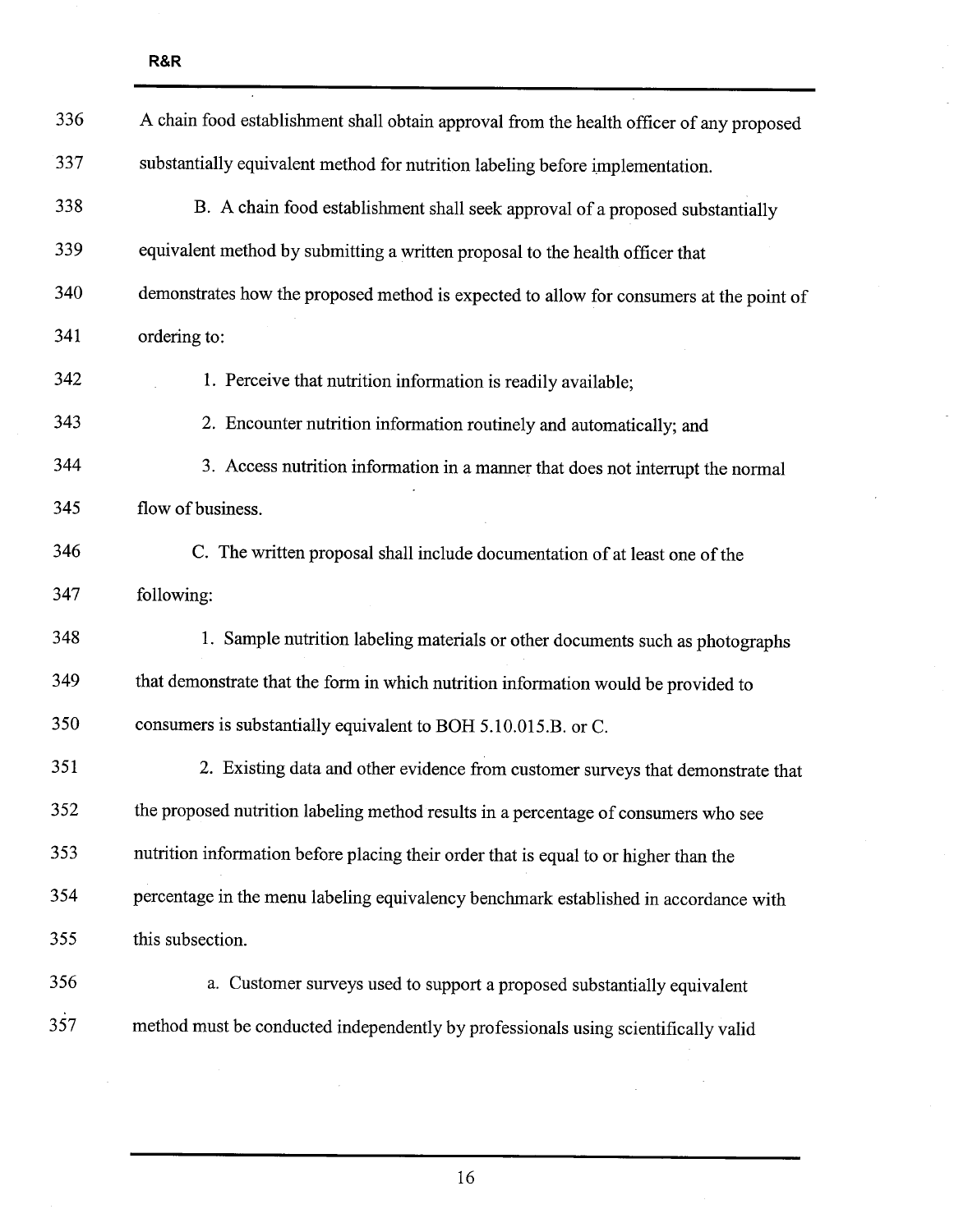| 358 | survey methods, including the use of random sampling methods to conduct customer |
|-----|----------------------------------------------------------------------------------|
| 359 | assessments.                                                                     |

360 b. Pending the results of menu labeling research, the health officer establishes 361 a preliminary menu labeling equivalency benchmark as seventy-five percent or more of 362 consumers see nutrition information in the chain food establishment before placing their 363 orders. The health officer shall collaborate with the restaurant industry in revising the 364 preliminary benchmark based on scientifically valid menu labeling research. 365 3. A plan for evaluation of the proposed method and timeline for the submittal

366 to the health officer of the data and other results of the evaluation. The evaluation plan 367 shall be based on scientifically valid customer sureys that meet the requirements of 368 subsection C.2.a. of this section.

369 D. The health officer may request that additional information be submitted before 370 a proposal is considered for approval.

371 E. The health officer may approve a substantially equivalent method conditional 372 on changes to the proposed method.

373 F. The health officer may limit approval of a substantially equivalent method to 374 use in one chain and for a limited time.

375 G. Where an approved method may be applicable to several chain food 376 establishments, the health officer shall propose these methods to the Board of Health for 377 inclusion in this regulation as approved substantially equivalent methods of nutrition 378 labeling.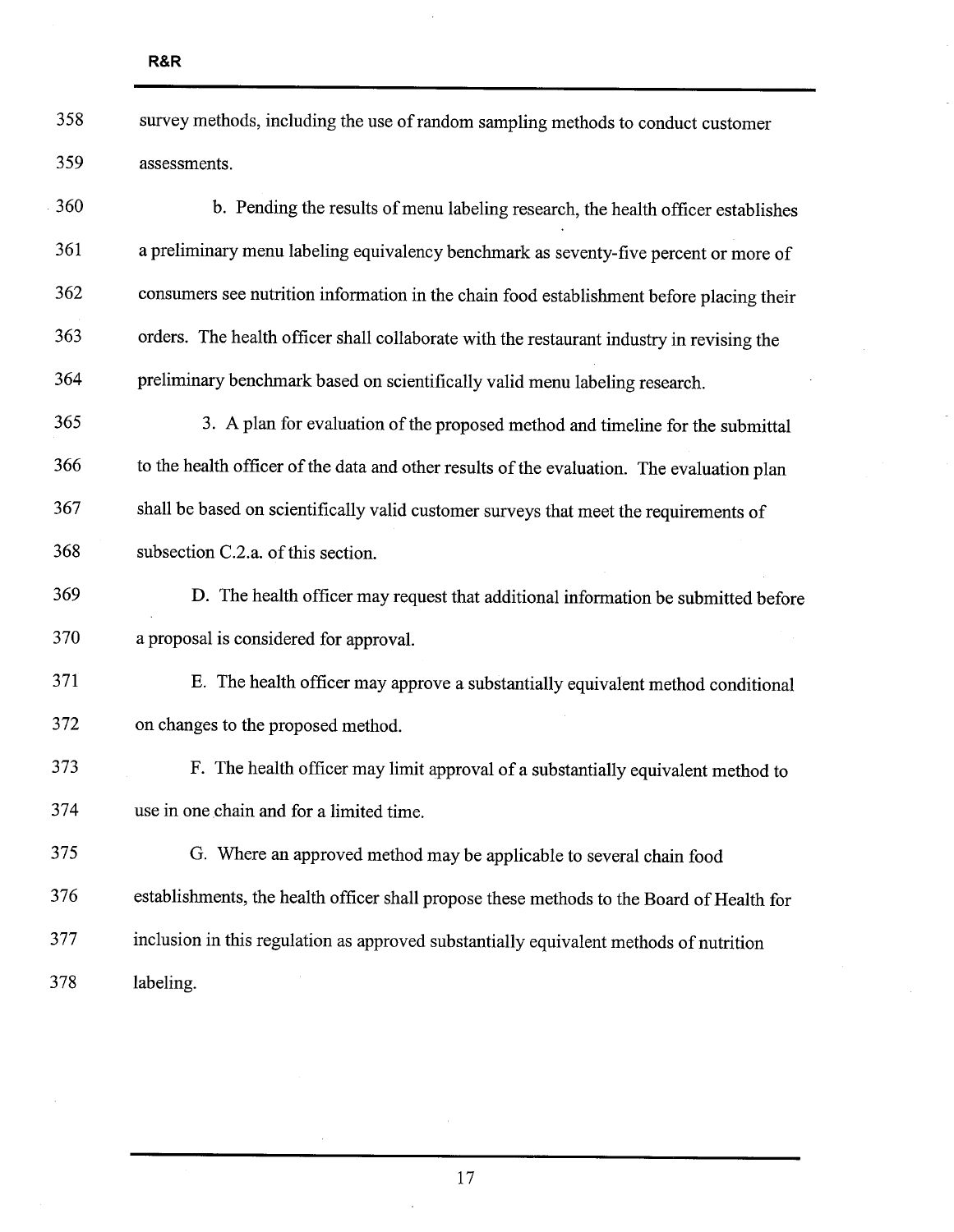| 379 | H. Any changes in form to an approved substantially equivalent method require              |
|-----|--------------------------------------------------------------------------------------------|
| 380 | submittal of a new written proposal and approval by the health officer before              |
| 381 | implementation.                                                                            |
| 382 | SECTION 6. BOH R&R 07-01, Section 3, and BOH 5.10.025 are each hereby                      |
| 383 | amended to read as follows:                                                                |
| 384 | Enforcement – Nutrition labeling.                                                          |
| 385 | A. The director of the Seattle-King County department of public health or his or           |
| 386 | her authorized representative is authorized to enforce the nutrition labeling requirements |
| 387 | of this chapter in accordance with the food establishment inspection and other             |
| 388 | enforcement provisions of BOH chapters 5.02 and 5.60 ((of this title)).                    |
| 389 | B. If the health officer questions the accuracy of nutrition labeling for a menu           |
| 390 | item, the health officer may refer a nutrition professional from the Seattle-King County   |
| 391 | department of public health to the establishment to review and determine if the nutrition  |
| 392 | information requires correcting. The health officer shall verify any required corrections  |
| 393 | at the next regular inspection.                                                            |
| 394 | C. From August 1, 2008, through December 31, 2008, a chain food establishment              |
| 395 | shall not be deemed to be in violation of BOH 5.10.015.B. and C. if the establishment      |
| 396 | provides documentation that it has taken steps to obtain calorie and nutrient analysis of  |
| 397 | standard menu items and create nutrition labeling on its menus or menu boards.             |
| 398 | D. From August 1, 2008, through August 1, 2009, a chain food establishment                 |
| 399 | shall not be deemed to be in violation of BOH 5.10.015.B. and C, as it applies to drive-   |
| 400 | through menu boards.                                                                       |

 $\overline{a}$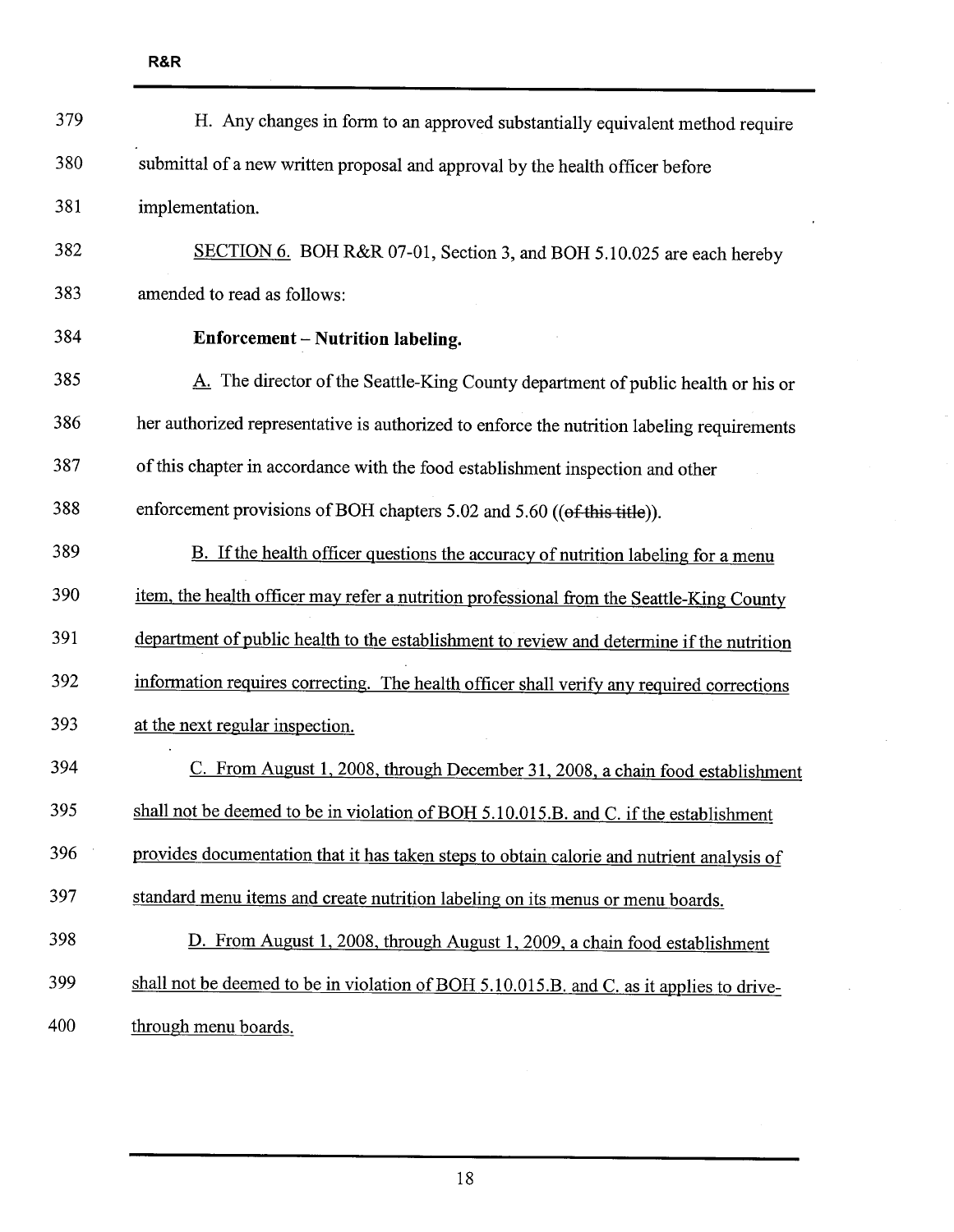| 401 | SECTION 7. The King County Board of Health intends to encourage the county              |
|-----|-----------------------------------------------------------------------------------------|
| 402 | and cities and towns in the county to review and streamline, where appropriate, their   |
| 403 | permitting requirements, including costs, that could apply to signage needed for the    |
| 404 | purposes of complying with this regulation.                                             |
| 405 | SECTION 8. If any provision of this regulation or its application to any person or      |
| 406 | circumstance is held invalid, the remainder of the regulation or the application of the |
| 407 | provision to other persons or circumstances is not affected.                            |
| 408 |                                                                                         |